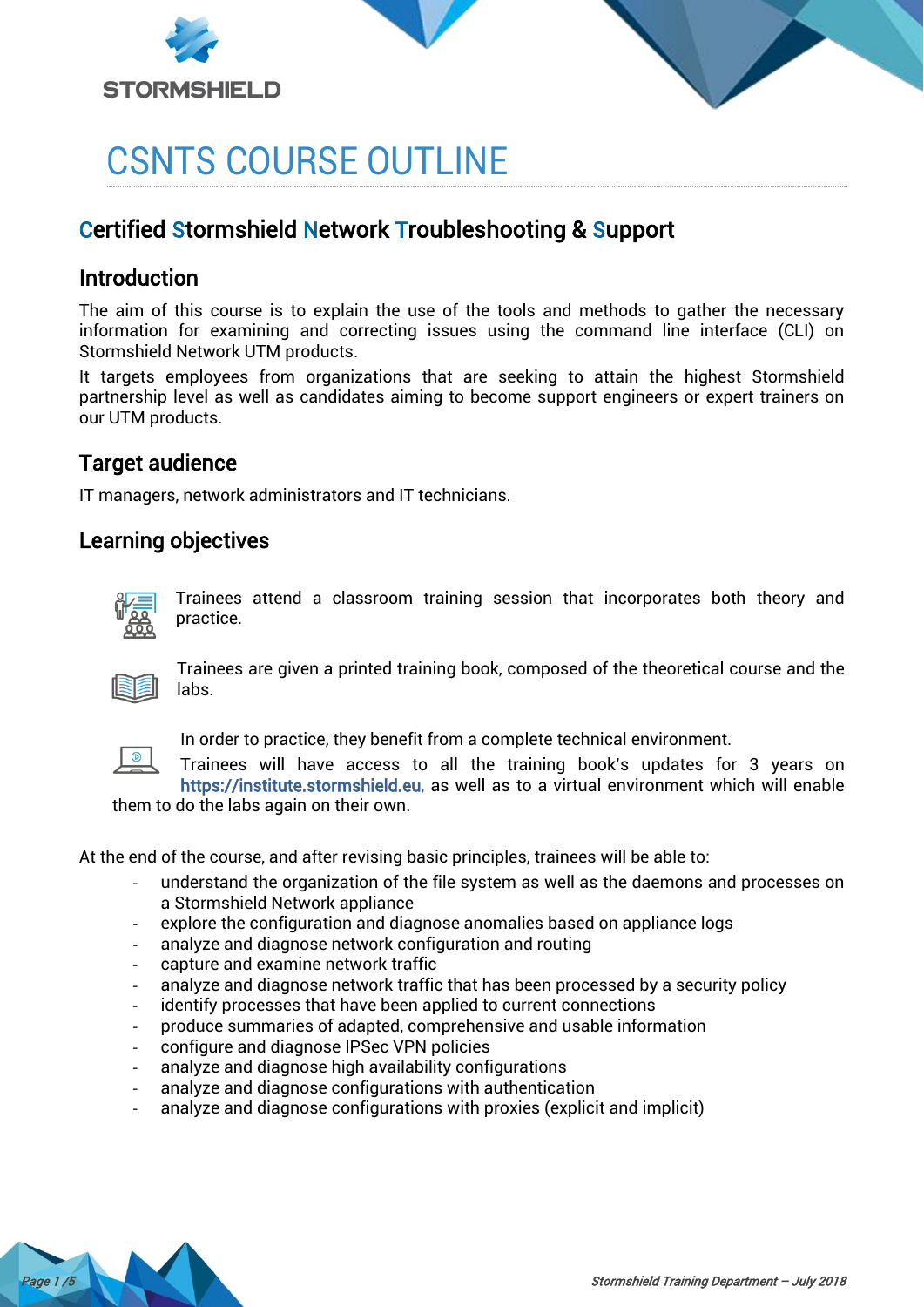



Stormshield offers training programs in France, Germany, Italy, Spain, Poland, Hungary, Norway, UK, UAE, APAC, Africa… Our instructors may also travel on-site to conduct training sessions if there are at least 4 trainees.

The Troubleshooting & Support course takes place over four consecutive days over 28 hours. Trainees are expected to turn up at 9.30 a.m. on the first day of training and at 9 a.m. on the following days (unless otherwise indicated by the instructor or Stormshield). All registration requests have to be sent to Stormshield's training department [\(training@stormshield.eu\)](mailto:training@stormshield.eu). The maximum class size is 6 trainees per session. Training material will be provided for each trainee.

## Requirements and hardware

Trainees must hold a valid CSNE certification.

In-depth knowledge of TCP/IP and UNIX shell.

Before conducting the exercises suggested in the training course, trainees should be equipped with a laptop on which a Windows operating system (physical or virtual with bridge access) with administrator privileges has been installed, as well as the following programs: Firefox, PuTTY (or any other SSH client), WinSCP (or an equivalent SCP client), Wireshark, VirtualBox or Vmware equivalent (Vmware player or Vmware workstation).

## Detailed description

#### Day 1

- **Introduction**
- Operating system and related UNIX commands
	- o Methods of accessing the shell and settings
	- o SSH: features
	- o File system and associated commands
	- o Folders and associated commands
	- $\circ$  System and user environment
	- o Files and associated commands
- Logs
	- o Local logs: location, characteristics, syntax and categories
	- o Associated commands
	- $\circ$  Configuration files
	- o Logd, logctl, logging of kernel messages
- Configuration files
	- o Folders, structure and general syntax
	- o Backups (\*.na), deckbackup, tar
	- o Default configuration
- Network and routing
	- o Network interface settings
	- o Bridges and associated commands

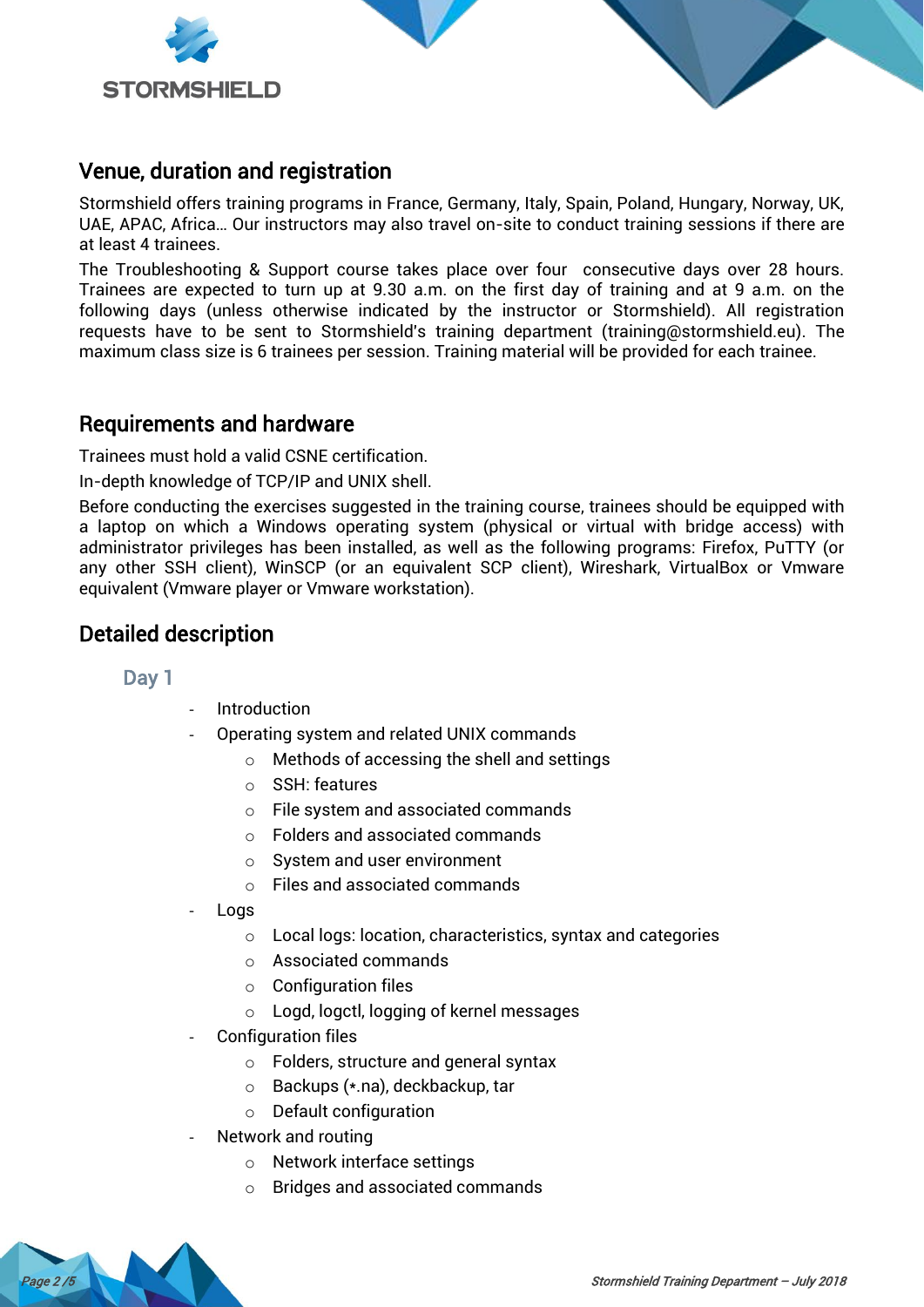



- o Default routes and static routes
- o Gatemon and router objects
- o Dynamic routing
- o Related commands, route display
- o Verbose mode
- Traffic capture and analysis
	- o Introduction and tips
	- o General syntax and arguments
	- o Common filters
	- o Examples with explanations and preparations for making good captures
	- o Traffic analysis using tcpdump (TCP, UDP/icmp traffic)

#### Day 2

- Daemons and processes
	- o List and role
	- o Monitoring daemon
	- o Related commands
- **Objects** 
	- o Object syntax
	- o Dynamic objects
- ASQ: stages in the analysis
	- o Step- by-step analysis of network layers
	- o Associated commands
	- o Global parameters
	- o Profiles and special settings
	- o Asynchronous ASQ: various cases and watermarking
	- o ASQ verbose mode
- ASQ: security policy
	- o Configuration files and folders, rule syntax
	- o Filter: associated commands
	- o Filter: examples of loaded rules (action, inspection level, plugins, PBR, QoS, interfaces, proxy)
	- o Filter: translation of groups and lists
	- o NAT: recaps (dynamic NAT, port-based static NAT, static/bimap NAT, no NAT)
	- o NAT: associated commands
	- o NAT: syntax of loaded rules
- ASQ: Stateful and state tables
	- o Table of protected addresses
	- o Host table
	- o Connection table: examples of connection states (NAT, vconn, FTP plugin, async, lite...)

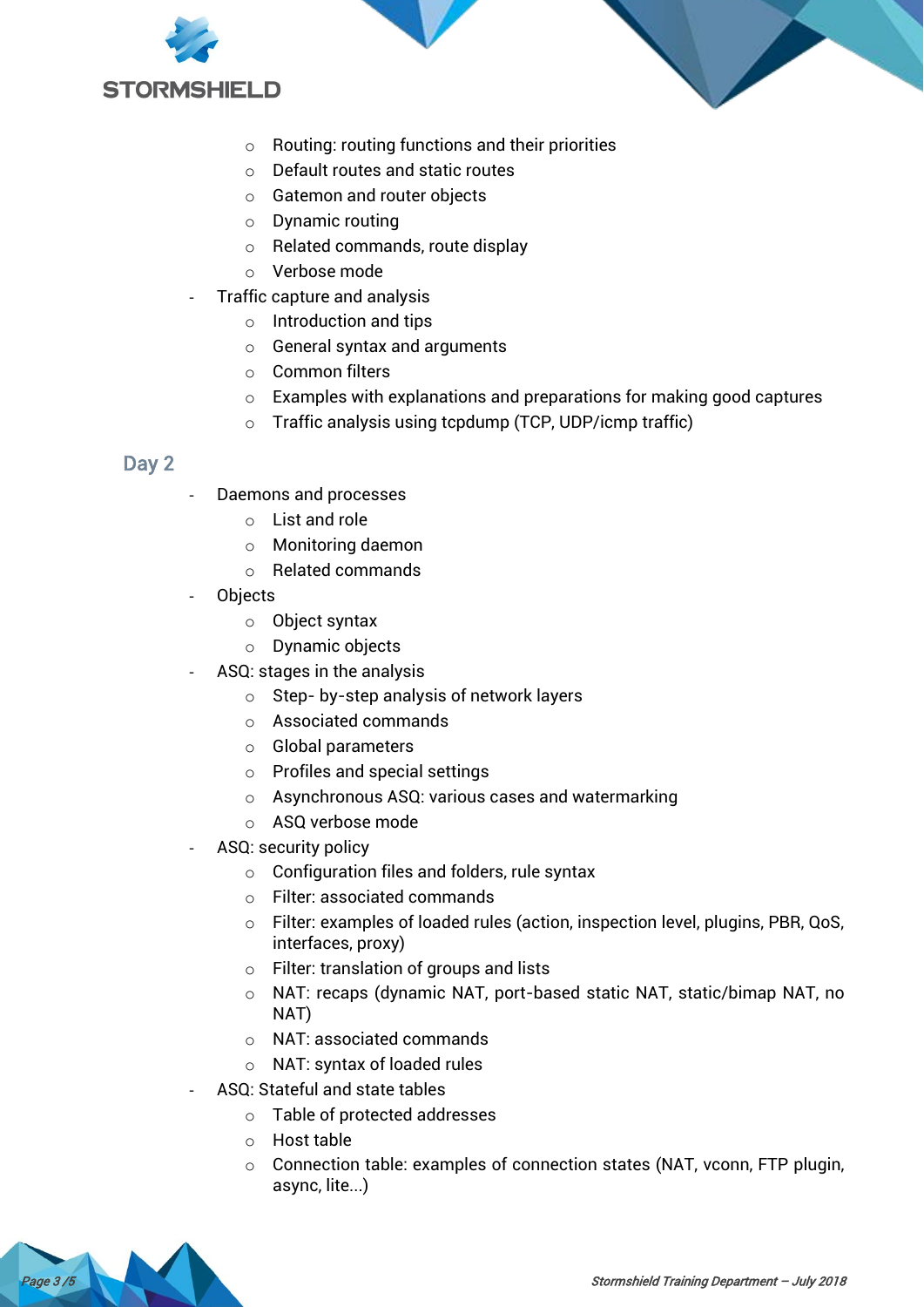



- FTP: synthetic case study
	- $\circ$  Passive and active mode mechanisms
	- o Necessary filter rules

#### Day 3

- Eventd: event manager
- **IPSec VPN** 
	- o IKE/IPSec Stormshield Network implementation
	- $\circ$  Configuration files
	- o Security policy (SPD, SA)
	- o IKE negotiations
	- o Negotiations: Main and aggressive mode
	- o ISAKMP and IPsec SA
	- o IKE proposals
	- o Particularities: NAT-T, DPD, Keepalive, SharedSA, None policy, SPD Cache
	- o Associated commands
	- o Analysis of an IPSec-SA
	- o Logs
	- o "Delete SA" notifications
	- o ISAKMP traffic capture and analysis
	- o Particularities of dynamic peers
	- o Verbose mode and common errors

#### Day 4

- PKI & Certificates
	- o Recaps and global directives
	- o CA directory
	- $\circ$  Configuration tips
	- o Certificate verification
- High Availability
	- o General points
	- $\circ$  Configuration files
	- o Related commands
	- o Activation phases, management of network interfaces
	- o Processes and traffic involved
	- o Replications/synchronization
	- o Events and HA logs
- Authentication and users:
	- o User databases
	- o Internal LDAP base structure
	- o User base configuration files
	- o Mapped attributes
	- o Importing/exporting the internal LDAP base in LDIF
	- o Internal LDAP base's verbose mode
	- o Authentication methods: LDAP/AD, Kerberos, Radius, SSL, SPENEGO, SSO
	- o Multi-user mode